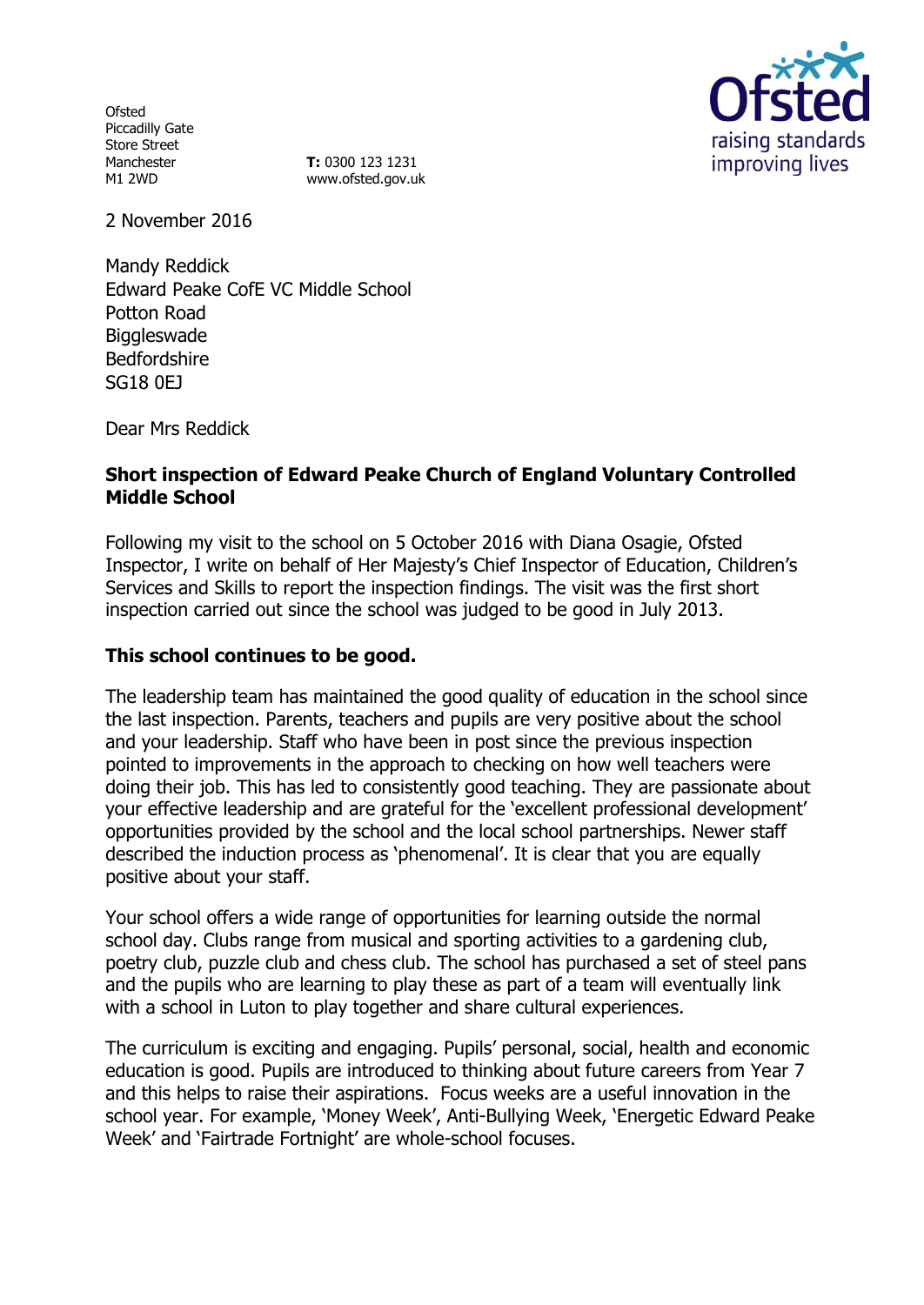

As a Church of England School, you and other leaders are committed to Christian values permeating all aspects of activity. In September 2013, you formalised this commitment to being a 'Values Driven School' and in May 2015 the school was awarded the Values Quality Mark. Fundamental British values are taught to pupils explicitly.

You have identified and responded to weaknesses reflected through national tests and internal monitoring information. For example, leaders spotted that their scheme for French was not delivering the results expected and changed the approach mid-year. You admit that in responding to underperformance in some aspects of the national tests in previous years, leaders took their eye off the ball for some other aspects. For example, in response to disappointing results in writing in 2015, your actions ensured better results in writing in 2016, but gave insufficient attention to pupils' reading. Governors were able to assure me that improved monitoring will ensure that the school's response to the weakness in reading will not be at the expense of maintaining the improvements in writing, or performance in other subjects.

Leaders have put in place a scheme to accelerate the progress of pupils who find reading difficult. Inspectors listened to confident readers and pupils who found reading difficult read from their books and unfamiliar texts. They were all able to work out words by breaking them down and then recognising the sounds that letters make. However, inspectors were concerned that pupils were kept on 'catch-up' reading schemes for too long and may not be making enough progress quickly enough. Leaders have so far been too slow to evaluate the scheme's impact and as a result, while progress is made, inspectors judged that it could be even more rapid.

Since the previous inspection, leaders have become more adept at using information about pupil performance to intervene and promote better progress. Understanding of information on pupils by all staff is a work in progress. A major improvement since the previous inspection is that very effective marking really helps pupils improve their work and understanding across a wide range of subjects. It is particularly impressive in humanities. Leaders check teachers' marking through regular monitoring of the work in pupils' books.

## **Safeguarding is effective.**

Procedures for keeping pupils safe are secure. The leadership team has ensured that all safeguarding procedures are robust and fit for purpose. Pupils have a safe environment in which to learn. The safeguarding officer is robust in her approach and diligent in keeping records and following procedures to ensure that the safety of pupils is maintained. Staff use the referral system well to notify concerns. Pupils told inspectors about how the school teaches them to be safe, for example, when using computers. They feel very well looked after by teachers. Pupils value 'The Peake' where teachers stay and pupils can visit and talk to them about concerns. They also know the safeguarding officer is someone they can talk to honestly. Teachers are aware of vulnerable pupils and keep a special watch on their welfare. There is good communication with local first and upper schools to ensure that information is passed on regarding vulnerable pupils. Pupils, staff and parents report very little bullying in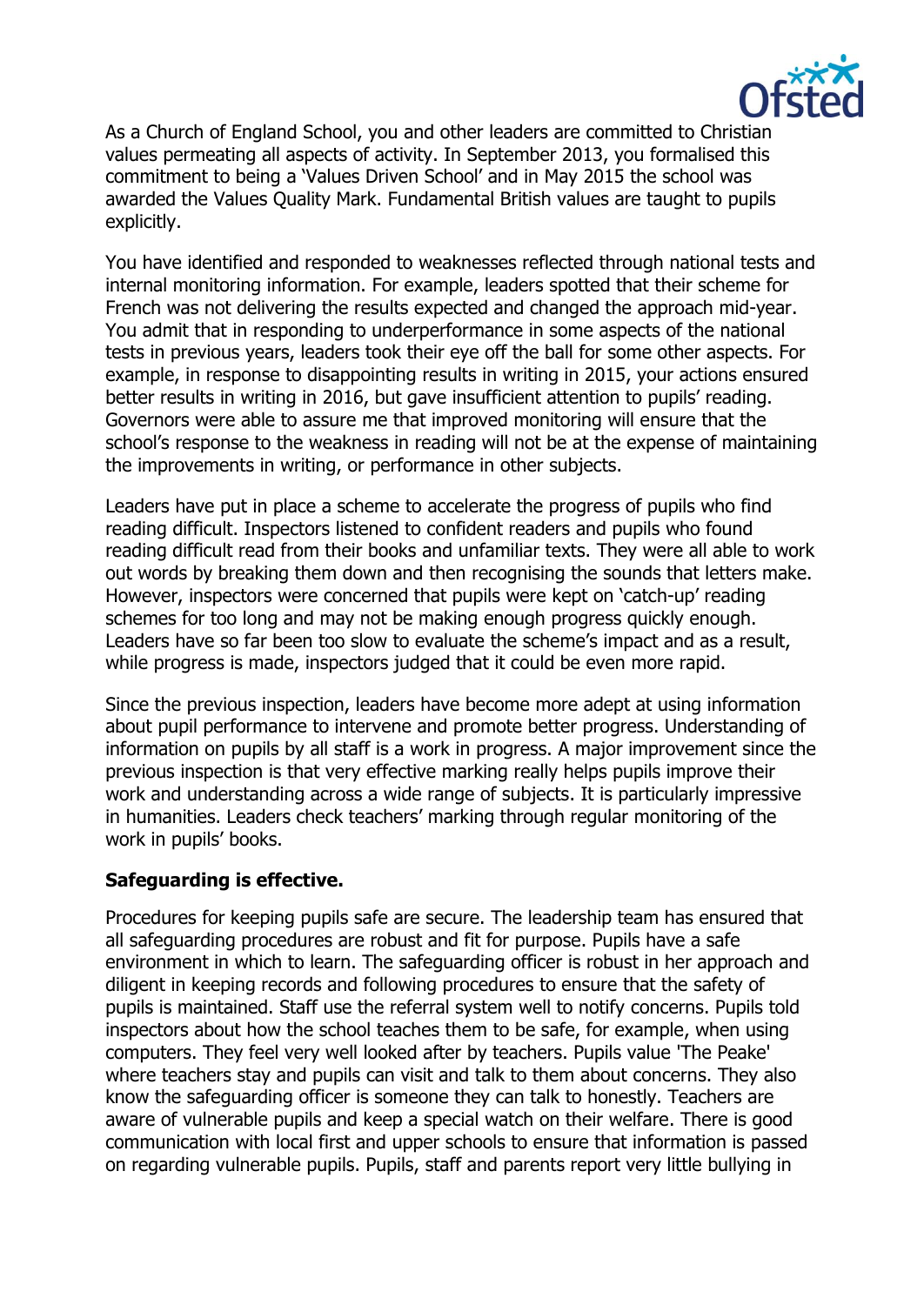

any form and were confident that any bullying would be dealt with effectively by teachers and the pupil 'buddies'.

# **Inspection findings**

- Leaders and governors have a clear understanding of the school's strengths and areas for further development. Since the previous inspection, effective action has been taken by senior leaders to improve the school.
- Behaviour in lessons and around the school remains impeccable, as reported at the previous inspection. Pupils are polite and welcoming.
- There is clear evidence that the longer pupils are in the school, the more progress they make. The school's and the local authority's progress information show pupils arriving in Year 5 with attainment that is below expectations. They start to make good progress in key stage 2, due to the now strong and effective teaching in Years 5 and 6 but, by the time of the Year 6 national tests, attainment remains a little below average. Progress in 2016 from key stage 1 to 2 in English and mathematics was broadly average. Across a wide range of subjects other than English and mathematics, progress in Year 5, and especially in Year 6, is much better than normally found, due to effective specialist teaching across the curriculum. By the time pupils leave school at the end of Year 8, effective teaching has ensured that pupils have made strong progress and are attaining at least as well as other pupils nationally. Progress is especially strong in mathematics.
- Assessment, including marking, is usually a particular strength of the teaching. Pupils respond enthusiastically to teachers' helpful feedback. Pupils enjoy the different types of checking, including marking one another's work and the opportunities to respond to teachers' comments. Pupils told inspectors that one of the best aspects of the school was that all the teachers in the school were always available to help them.
- Teachers are very clear in their explanations. Leaders have worked effectively to ensure that teaching is consistently good. This has improved since the previous inspection when there was some variability between age groups.
- **Inspectors saw imaginative teaching and some good use of subject specialist** vocabulary by teachers and pupils, for example in an art lesson on Van Gogh.
- Pupils are effusive about teachers who 'want us to do well', 'care for us' and 'challenge us'.
- Pupils talked a lot about 'challenge', and challenge for all ability groups was seen in the majority of lessons. For example, in a Year 5 humanities lesson, pupils were engaging with very challenging subject matter on the twentieth century politics of the Soviet Union. Books across subjects showed the most able pupils making expected and, in some cases, rapid progress. Inspectors were concerned that, by the time of the Year 6 national tests, pupils were not attaining high standards. Information on the school's baseline assessments on entry, and monitoring records of year-by-year progress and attainment, showed that overall progress during the four years in the school remains good.